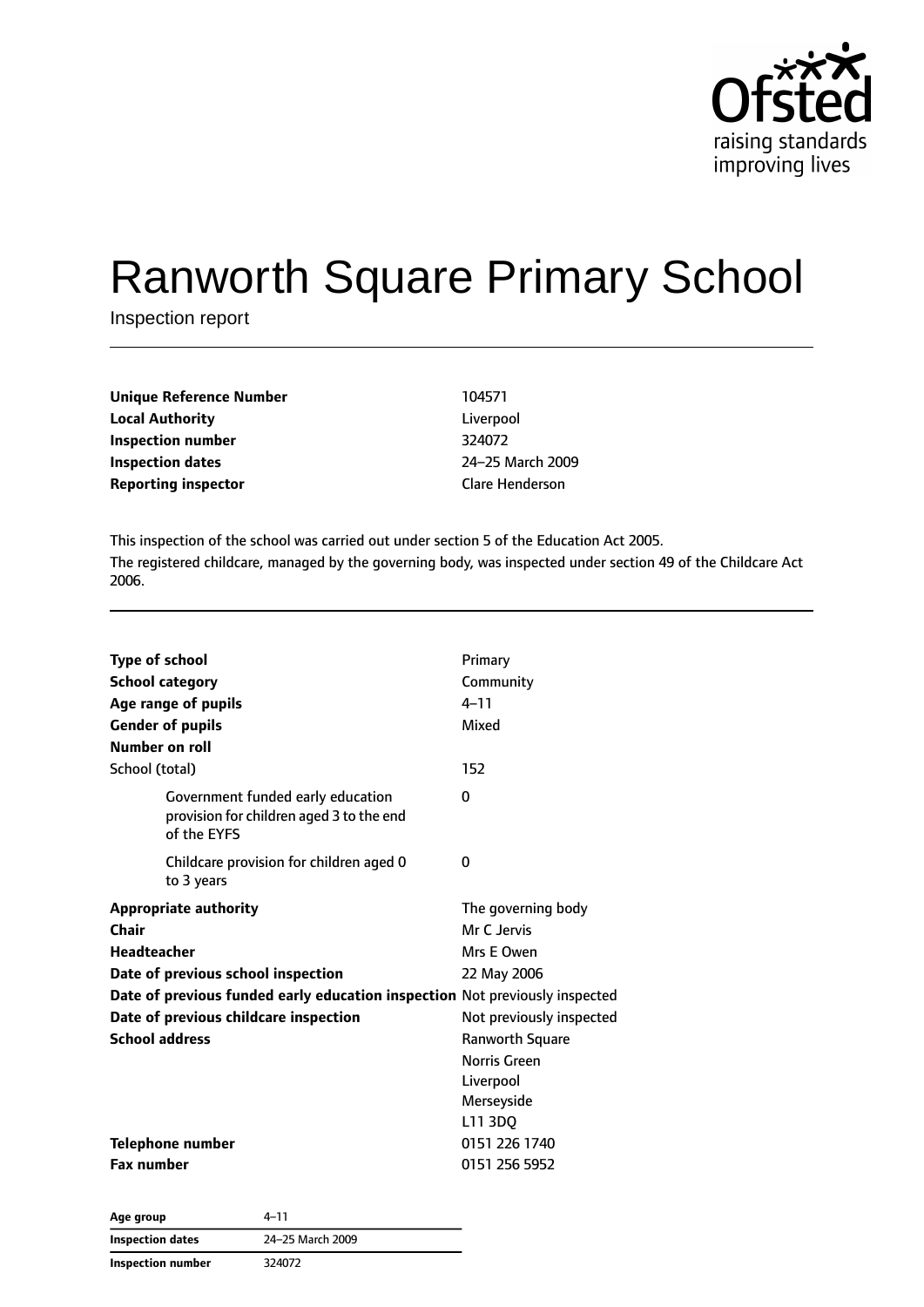.

<sup>©</sup> Crown copyright 2009

Website: www.ofsted.gov.uk

This document may be reproduced in whole or in part for non-commercial educational purposes, provided that the information quoted is reproduced without adaptation and the source and date of publication are stated.

Further copies of this report are obtainable from the school. Under the Education Act 2005, the school must provide a copy of this report free of charge to certain categories of people. A charge not exceeding the full cost of reproduction may be made for any other copies supplied.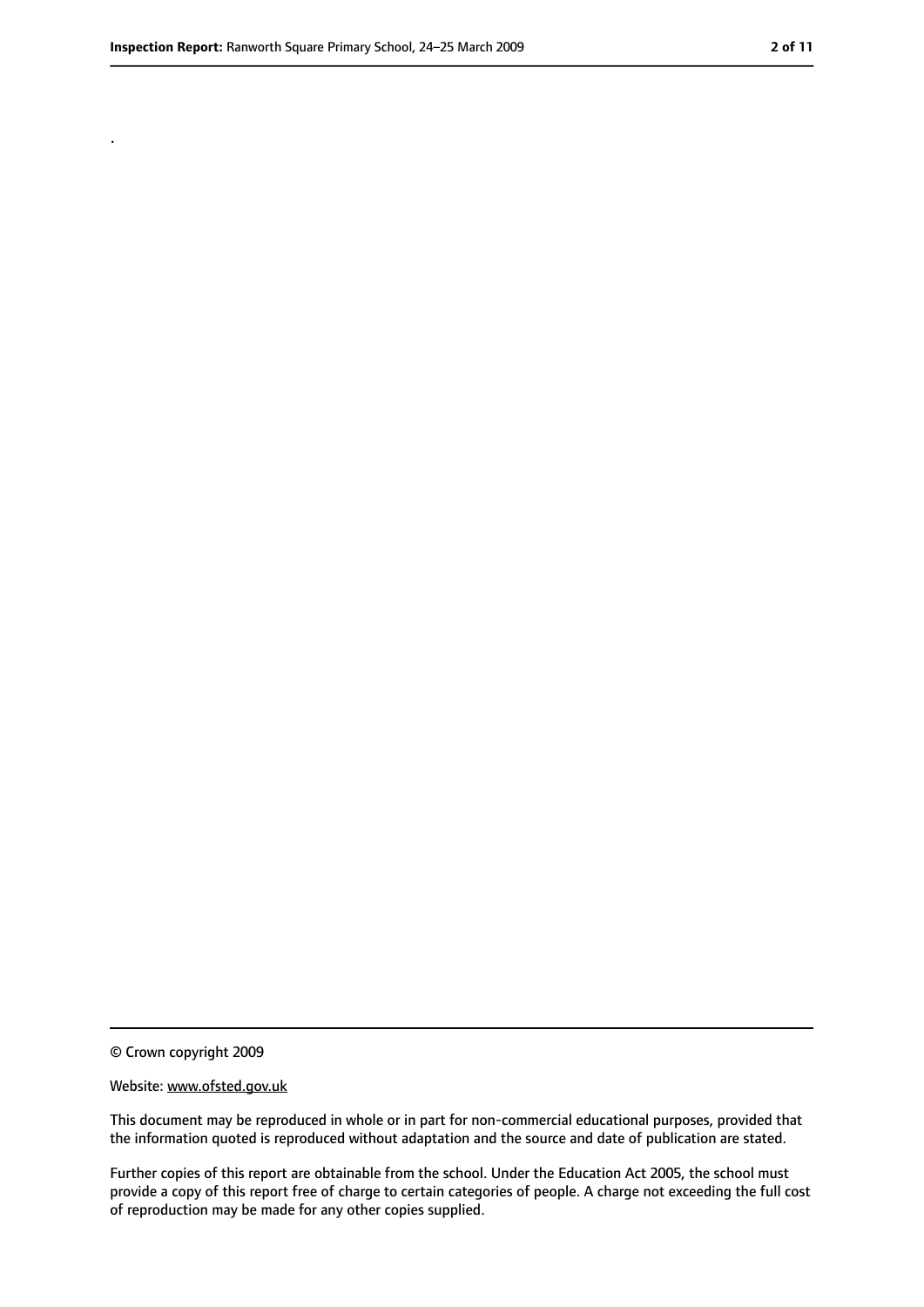### **Introduction**

The inspection was carried out by two Additional Inspectors.

#### **Description of the school**

This smaller than average school, in the main, serves an area of significant social and economic disadvantage. Over half the pupils, three times the national average, are eligible for free school meals. The proportion which has learning difficulties and/or disabilities is well above average as is the number of pupils who join or leave the school during the school year. The vast majority of pupils are White British. A small number are from minority ethnic groups. A Reception class forms the school's Early Years Foundation Stage provision. The school has National Healthy School status, the Active Mark and the Basic Skills Quality Mark. It holds the Investors in People standard.

#### **Key for inspection grades**

| Grade 1 | Outstanding  |
|---------|--------------|
| Grade 2 | Good         |
| Grade 3 | Satisfactory |
| Grade 4 | Inadequate   |
|         |              |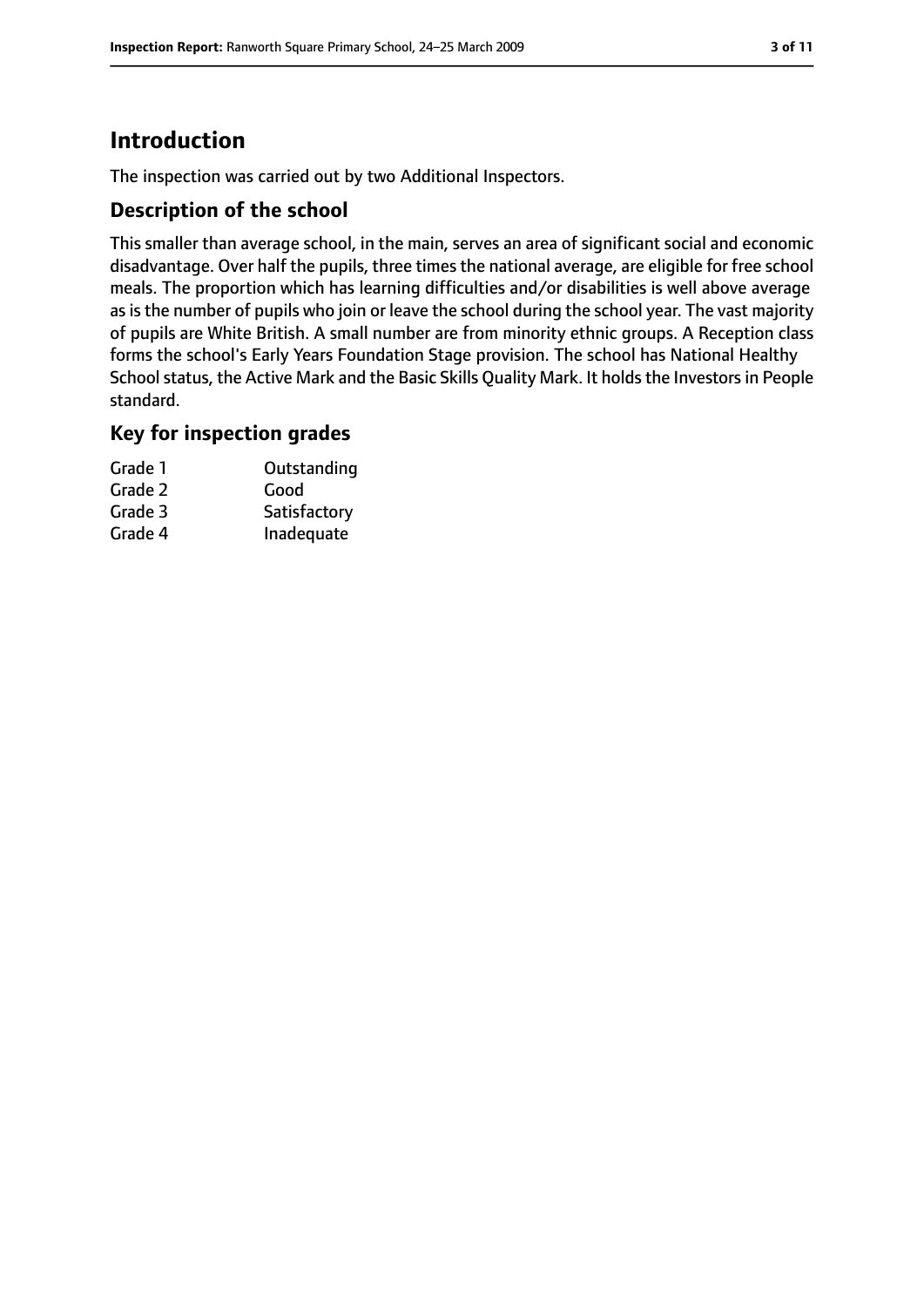### **Overall effectiveness of the school**

#### **Grade: 4**

In accordance with Section 13 (3) of the Education Act 2005, Her Majesty's Chief Inspector is of the opinion that this school requires significant improvement, because it is performing significantly less well than in all the circumstances it could reasonably be expected to perform. The school is therefore given a notice to improve.

Significant improvement is required in relation to pupils' achievement in English and mathematics, in the quality of teaching and in the rate of pupils' attendance. As a result, the school provides inadequate value for money. There are, however, strengths within the school and signs that things are already improving. Good quality pastoral care is provided, especially for those pupils who experience extreme levels of change in their lives. A further positive feature is the good quality provision in the Early Years Foundation Stage. The school, held in high esteem within the local community, is popular with parents not least because of the attentive care staff provide for their children. A typical parental comment sums up the views of many, 'Staff are there to listen if you have any problems, nothing is too much trouble.'

Standards are significantly below average at the end of Key Stage 1 and when pupils leave in Year 6. Pupils' achievement is inadequate. Most pupils start Year 1 with skills close to those expected for their age. Year-on-year they do not make the progress they should in English and mathematics. This is particularly evident for all boys and the more able girls in some year groups. This is when activities set in lessons are either not understood by pupils or lack sufficient challenge. Another contributing factor is that subject leaders, many new to their role, do not rigorously check that expectations set and the quality of work produced in lessons are appropriate to pupils' learning needs. Although the quality of teaching and learning isinadequate overall, pupils make the best progress at the end of Key Stage 2, where some intensive and well focused teaching is particularly effective.

Pupils' personal development, including their spiritual, social, moral and cultural development, is satisfactory. Most pupils have positive attitudes to work and enjoy many aspects of school. Behaviour is satisfactory. However, the poor behaviour of a minority of pupils, in lessons and around the school, occasionally prevents others learning and enjoying school as much as they could. Pupils are aware of the need to help others and show their concern through supporting charitable work. Attendance is well below average despite the school's efforts to address the persistent absence of some pupils.

The curriculum is satisfactory overall. It pays close attention through its good personal and health education programme to ensuring pupils know the importance of leading a healthy and safe lifestyle. It is also effective in addressing the complex personal needs of a significant number of pupils and equipping them with skills such as confidence and self-belief. This helps to prepare them for their future lives although the low level of their basic skills is a significantly limiting factor.

The school has faced some difficult challenges in recent years, including long-term staff absences and high numbers of pupils starting and leaving school at different times throughout the year. These have been managed effectively and leadership and management are satisfactory. Some progress has been made since the last inspection, for instance, in improving the attainment of girls in the school's national tests in 2008 and in sustaining the good progress in the Early Years Foundation Stage. However, the overall effectiveness of the school has declined. As a result of recent external advice, staff now have a more accurate knowledge of the school's strengths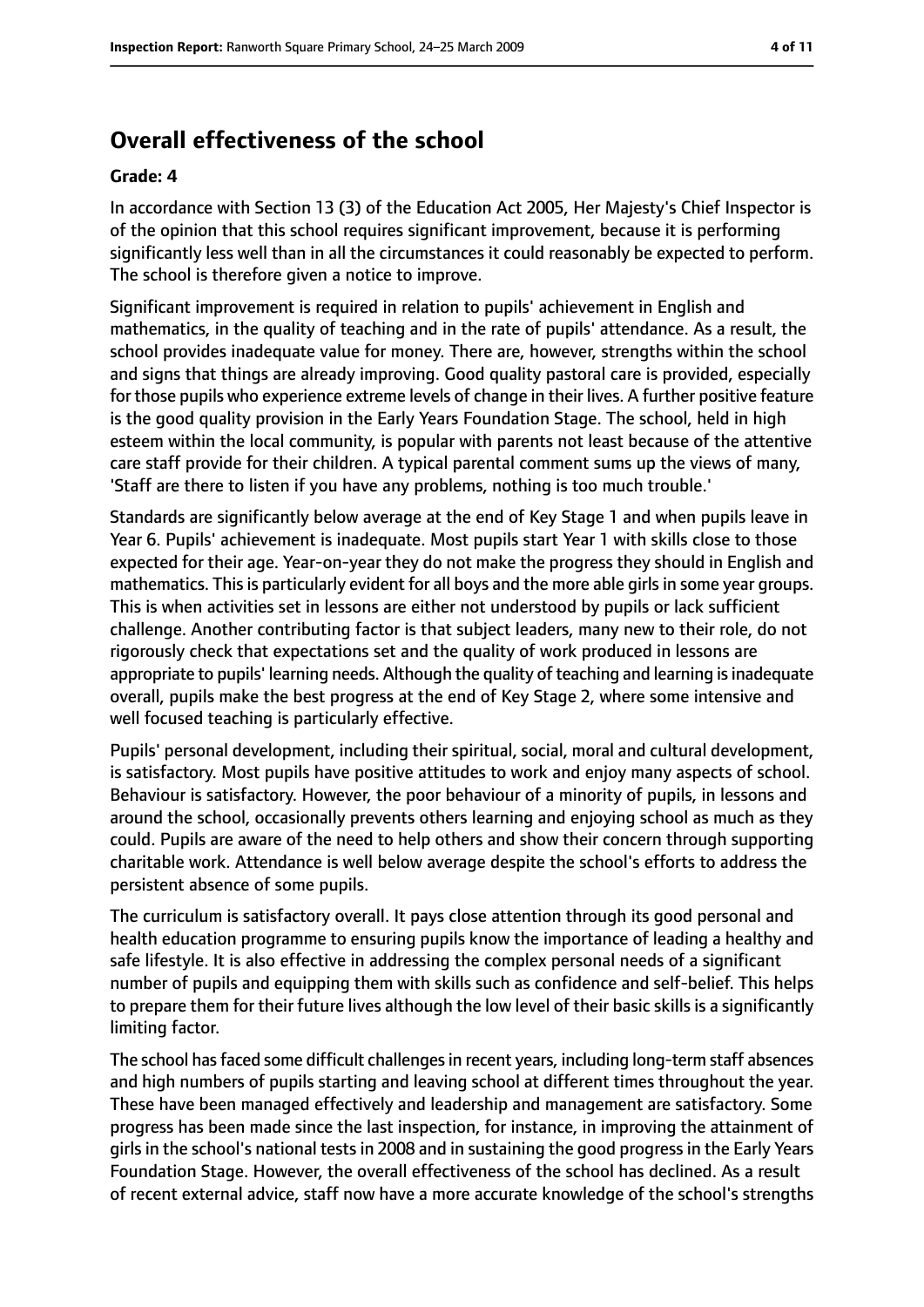and weaknesses, an understanding of what they need to do, and a commitment to get things right. Improvements are already evident. Consequently, the capacity to improve further is satisfactory.

### **Effectiveness of the Early Years Foundation Stage**

#### **Grade: 2**

In most years, children begin Reception with skills generally well below those expected for their age. The welcoming atmosphere, thorough induction arrangements and strong partnerships with parents ensure that children settle quickly and soon learn the routines. The bright and lively learning environment, interesting activities and warm, caring relationships develop children's curiosity and help them to understand that learning is enjoyable. This very effective provision including teaching of good quality ensures that children make good progress in most areas of their learning. By the end of the Reception Year most children are working close to levels expected for their age particularly in reading and writing. Progress is a little slower, however, in creative development. This is because these activities are less popular with the children. Particular attention is paid to children's speaking, listening and mathematical skills. Daily teaching of letter names and their sounds accelerates children's reading and writing skills effectively. Children develop a good understanding of how to keep healthy and stay safe. All welfare requirements are met. Adults pay close attention to tracking children's small steps in learning and use this information to ensure planned activities build on what children already know and can do. The Early Years Foundation Stage is well led and managed to ensure children receive a good start to their education and the needs of all individuals and groups are met.

#### **What the school should do to improve further**

- Raise standards and improve achievement in English and mathematics throughout the school, particularly for boys of all abilities and the more able girls
- Eradicate inadequate teaching and ensure tasks set in lessons match the learning needs of each pupil and provide sufficient challenge
- Ensure that every teacher is held to account for their pupils' progress and that leaders at all levels drive school improvement more urgently
- Improve pupils' attendance.

### **Achievement and standards**

#### **Grade: 4**

Too many pupils do not do as well as they should in English and mathematics during their time in school. Pupils' achievement declines in Years 1 and 2 so that standards are well below average at the end of Key Stage 1. This decline in attainment continues in Years 3 and 4. This is particularly so when teaching is of poor quality and boys and more able girls, for instance, are not challenged or engaged sufficiently well to achieve the levels of which they are capable. By the time they reach Years 5 and 6, pupils have a very great deal of lost ground to make up. The senior management team has made improvements to tackle the causes of underachievement by setting challenging targets to be achieved within each year group. This is starting to make a difference. A focus on extending pupils' writing has begun to raise attainment in writing as seen in the slight improvement in standards attained by girls in Year 6 in 2008 and in the improved quality of writing noted in the work of pupils currently in Years 2, 5 and 6.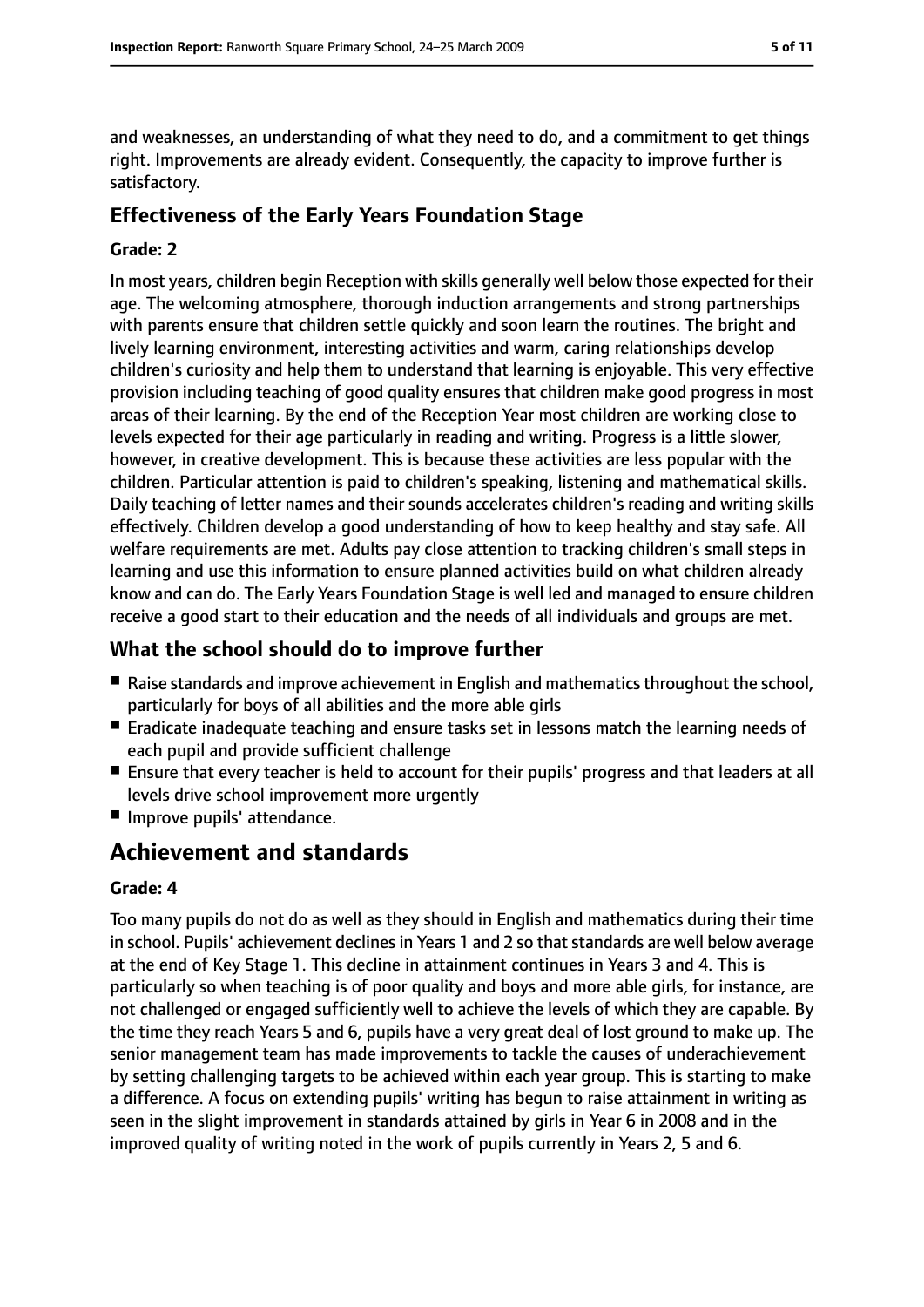### **Personal development and well-being**

#### **Grade: 3**

A focus on developing pupils' social and moral understanding provides a sound basis for improving their academic achievement. However, pupils' spiritual development and their understanding and experiences of other cultures and traditions, whilst satisfactory, are more limited. Pupils say they feel safe in school. If any bullying occurs pupils say it is dealt with quickly. Relationships between pupils and staff are positive and are one of the reasons for the enthusiastic attitudes shown by most pupils. Even so, attendance is well below average. Pupils have a good understanding of healthy lifestyles which reflects the external awards achieved. Pupils know why they should exercise regularly and eat fruit and vegetables. High numbers of pupils eagerly attend the activities available before and after school. Pupils welcome the opportunities to be involved in decision making in the school. For example, as members of the school council, they have had a hand in deciding on healthy menus for lunchtime.

### **Quality of provision**

#### **Teaching and learning**

#### **Grade: 4**

In most classes, pupils are keen to learn. However, inadequacies and inconsistencies in teaching and learning dampen this enthusiasm and are the main reason why pupils underachieve. There are some examples of good teaching where lessons are stimulating and challenging and result in brisk learning. In other lessons, teachers' expectations of what pupils can and should do are not high enough and work is not always planned or matched sufficiently well to meet the different abilities within the class. Similarly, until recently, systems to keep a check on how well pupils are doing in their work and what they need to do next to improve have not been used frequently enough or monitored by subject leaders. Support staff provided for pupils with learning difficulties and/or disabilities are not deployed sufficiently well to ensure pupils make enough progress.

#### **Curriculum and other activities**

#### **Grade: 3**

The curriculum is planned well enough to show teachers what pupils need to do from year to year. Several commercial schemes and support programmes provide an adequate framework to develop pupils' skills and knowledge. However, senior leaders do not check that all teachers follow the schemes effectively. Work to improve writing, a school priority, has had insufficient impact on standards because, in the past, progress has not been monitored closely. Provision to enhance pupils' investigation skills in mathematics and science is improving. Helpfully, a strong emphasis is placed on pupils' personal development which is supported effectively through a good programme for personal, social and health education. Visits, visitors and a good range of out of school activities add to pupils' enjoyment and give them good opportunities to develop their sporting, musical and artistic skills. For instance, all pupils benefit from weekly swimming lessons and, in Years 3 to 6, learn to speak Spanish. Such activities extend their physical skills and general confidence and enjoyment of school.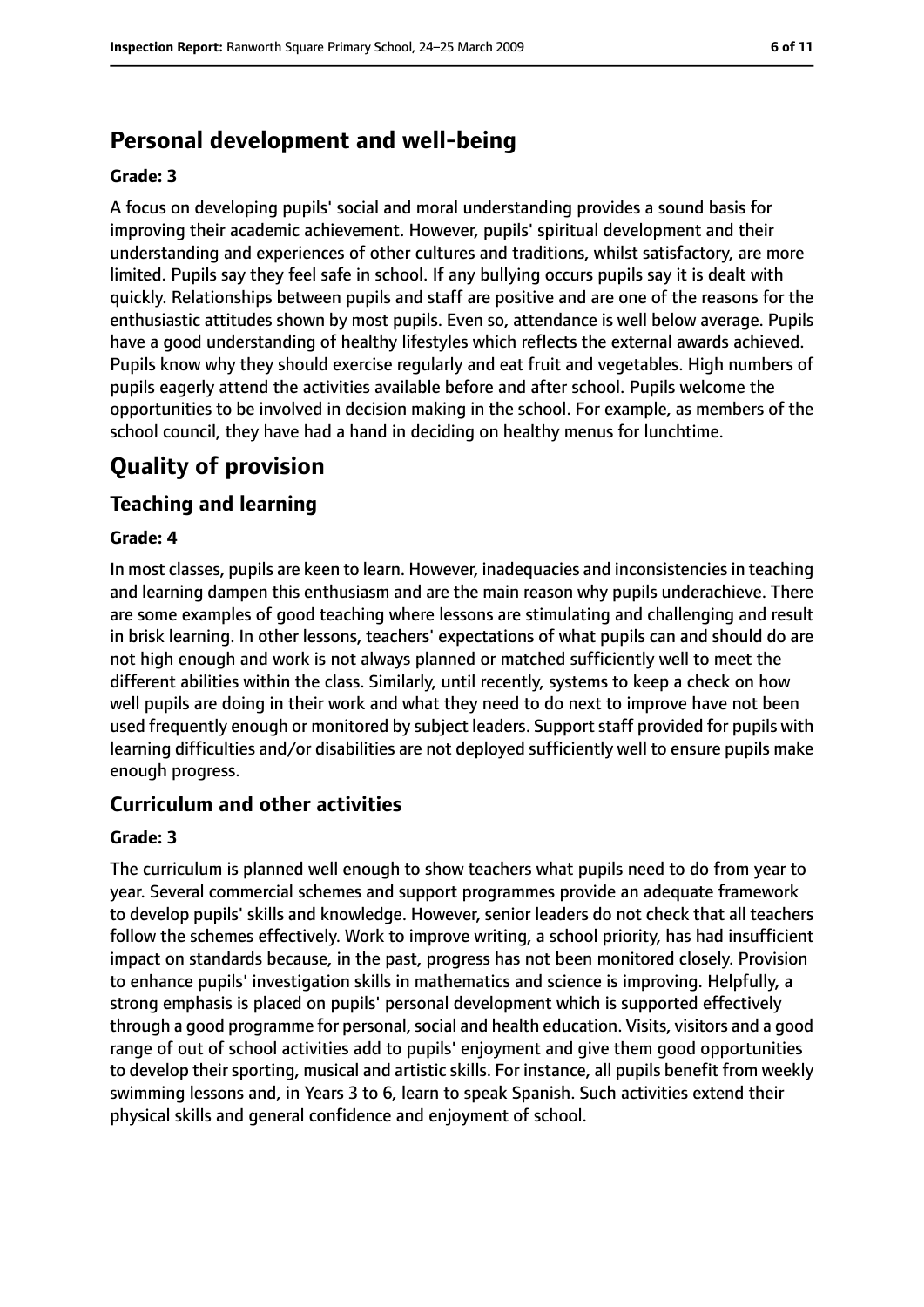#### **Care, guidance and support**

#### **Grade: 3**

The quality of pupils' pastoral care is a strength. Pupils know that staff will help them if they are worried or upset. The learning mentor and the senior leadership team are particularly influential in this aspect. Parents say they welcome this support which helps pupils overcome the considerable barriers many face in terms of their social and emotional needs. Pupils who have specific needs and the more vulnerable are supported sensitively and external agencies consulted where necessary. Children are supported well when they first start school and, despite their low basic skills, pupils in Year 6 feel emotionally ready for the move to secondary school. Procedures for safeguarding pupils meet current government requirements. The school works hard to promote the importance of pupils' regular attendance but has not yet raised attendance to national levels. Insufficient attention is placed by teachers on checking pupils' day-to-day progress. Pupils have targets; for example, in writing and mathematics, but these are not challenging or updated regularly. Marking is recently improved and good in some classes in showing pupils what they need to do to improve their work. However, teachers do not always check that pupils respond to the guidance in subsequent work.

#### **Leadership and management**

#### **Grade: 3**

Leadership and management are satisfactory. With valuable support from external agencies, senior leaders have set the school on the road to recovery, with a firm vision for eliminating underachievement and improving pupils' progress. This focus, shared by staff and governors, has identified the areas of improvement that are necessary to raise standards for all and tackle weaknesses. The revised school improvement plan provides a clear direction for moving forward and reflects the school's status as an Investor in People. The strategies introduced are beginning to raise standards. However, subject leaders are not all sufficiently involved in checking pupils' progress. As a result, pupils and, in particular boys and the more able girls are not achieving their best in English and mathematics. Community cohesion at the local level is strong with good partnerships established which contribute well to pupils' personal development. However national and global links, to strengthen pupils' understanding of life in a multicultural world, are less well developed. Governance is satisfactory. Governors, many who have served the school for a considerable number of years, work cooperatively with the school fulfilling their responsibilities appropriately. They have a clear understanding of the challenges the school faces and of their role in securing improvement.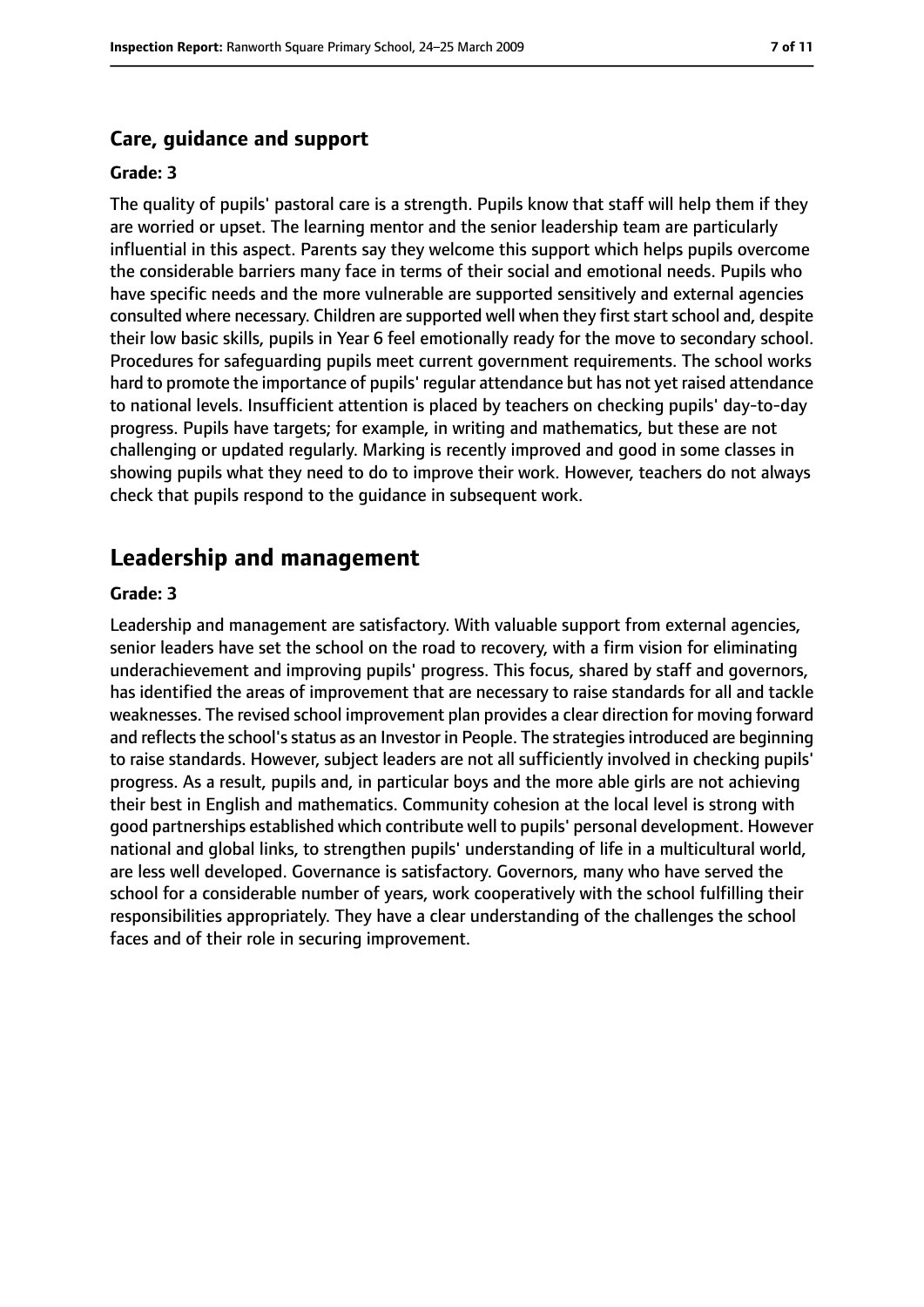**Any complaints about the inspection or the report should be made following the procedures set out in the guidance 'Complaints about school inspection', which is available from Ofsted's website: www.ofsted.gov.uk.**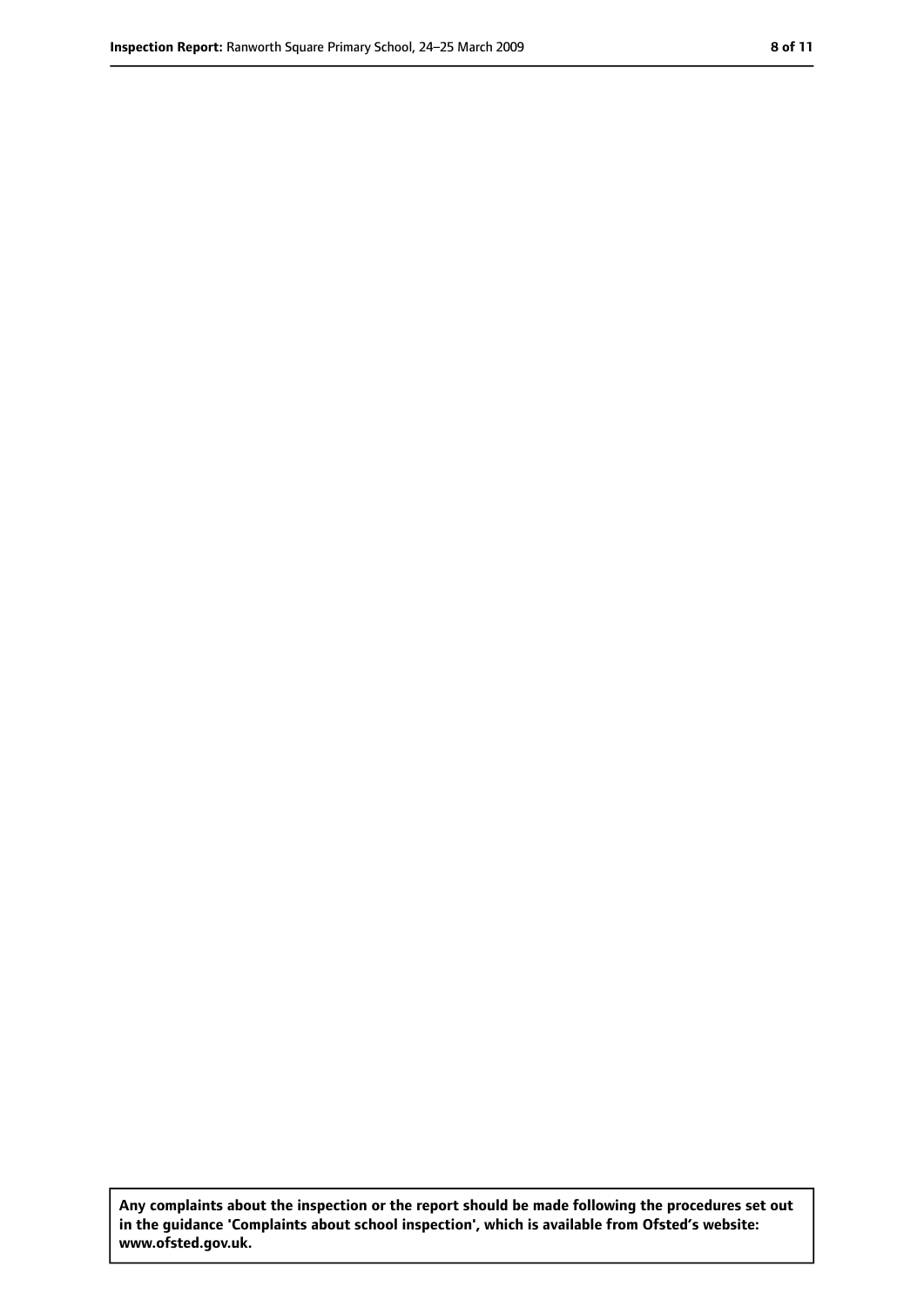## **Inspection judgements**

| Key to judgements: grade 1 is outstanding, grade 2 good, grade 3 satisfactory, and | School  |
|------------------------------------------------------------------------------------|---------|
| arade 4 inadequate                                                                 | Overall |

#### **Overall effectiveness**

| How effective, efficient and inclusive is the provision of<br>education, integrated care and any extended services in meeting the<br>needs of learners? | 4  |
|---------------------------------------------------------------------------------------------------------------------------------------------------------|----|
| Effective steps have been taken to promote improvement since the last<br>inspection                                                                     | No |
| How well does the school work in partnership with others to promote learners'<br>well being?                                                            |    |
| The capacity to make any necessary improvements                                                                                                         |    |

### **Effectiveness of the Early Years Foundation Stage**

| How effective is the provision in meeting the needs of children in the<br>l EYFS?              |  |
|------------------------------------------------------------------------------------------------|--|
| How well do children in the EYFS achieve?                                                      |  |
| How good are the overall personal development and well-being of the children<br>I in the EYFS? |  |
| How effectively are children in the EYFS helped to learn and develop?                          |  |
| How effectively is the welfare of children in the EYFS promoted?                               |  |
| How effectively is provision in the EYFS led and managed?                                      |  |

#### **Achievement and standards**

| How well do learners achieve?                                                                               |  |
|-------------------------------------------------------------------------------------------------------------|--|
| The standards <sup>1</sup> reached by learners                                                              |  |
| How well learners make progress, taking account of any significant variations<br>between groups of learners |  |
| How well learners with learning difficulties and/or disabilities make progress                              |  |

<sup>&</sup>lt;sup>1</sup>Grade 1 - Exceptionally and consistently high; Grade 2 - Generally above average with none significantly below average; Grade 3 - Broadly average to below average; Grade 4 - Exceptionally low.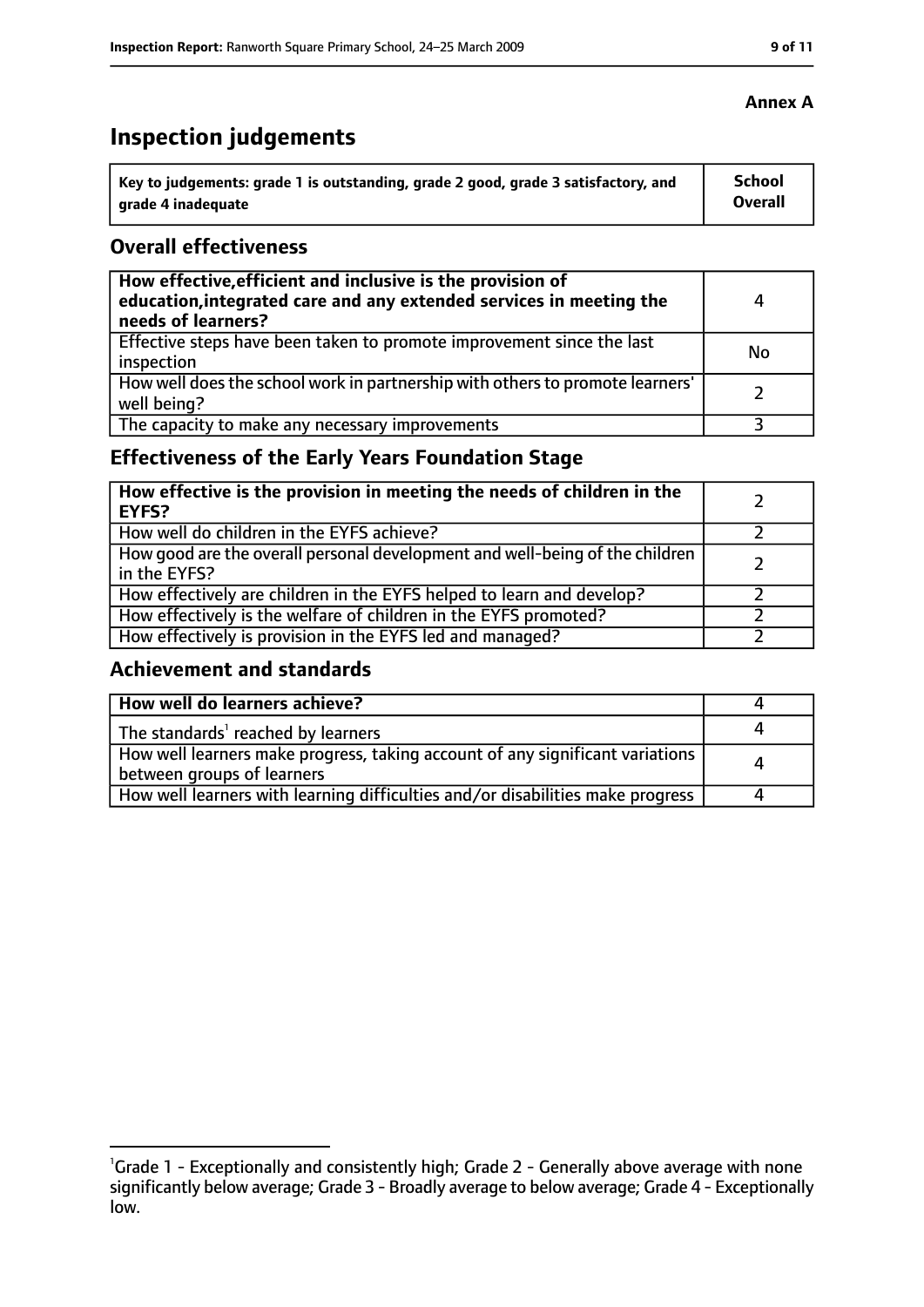### **Personal development and well-being**

| How good are the overall personal development and well-being of the<br>learners?                                 |   |
|------------------------------------------------------------------------------------------------------------------|---|
| The extent of learners' spiritual, moral, social and cultural development                                        |   |
| The extent to which learners adopt healthy lifestyles                                                            |   |
| The extent to which learners adopt safe practices                                                                |   |
| The extent to which learners enjoy their education                                                               | २ |
| The attendance of learners                                                                                       |   |
| The behaviour of learners                                                                                        |   |
| The extent to which learners make a positive contribution to the community                                       |   |
| How well learners develop workplace and other skills that will contribute to<br>their future economic well-being | 4 |

### **The quality of provision**

| How effective are teaching and learning in meeting the full range of<br>learners' needs?              | Δ |
|-------------------------------------------------------------------------------------------------------|---|
| How well do the curriculum and other activities meet the range of needs and<br>interests of learners? |   |
| How well are learners cared for, quided and supported?                                                |   |

### **Leadership and management**

| How effective are leadership and management in raising achievement<br>and supporting all learners?                                              |     |
|-------------------------------------------------------------------------------------------------------------------------------------------------|-----|
| How effectively leaders and managers at all levels set clear direction leading<br>to improvement and promote high quality of care and education |     |
| How effectively leaders and managers use challenging targets to raise standards                                                                 |     |
| The effectiveness of the school's self-evaluation                                                                                               | 3   |
| How well equality of opportunity is promoted and discrimination eliminated                                                                      | 3   |
| How well does the school contribute to community cohesion?                                                                                      | 3   |
| How effectively and efficiently resources, including staff, are deployed to<br>achieve value for money                                          |     |
| The extent to which governors and other supervisory boards discharge their<br>responsibilities                                                  |     |
| Do procedures for safeguarding learners meet current government<br>requirements?                                                                | Yes |
| Does this school require special measures?                                                                                                      | No  |
| Does this school require a notice to improve?                                                                                                   | Yes |